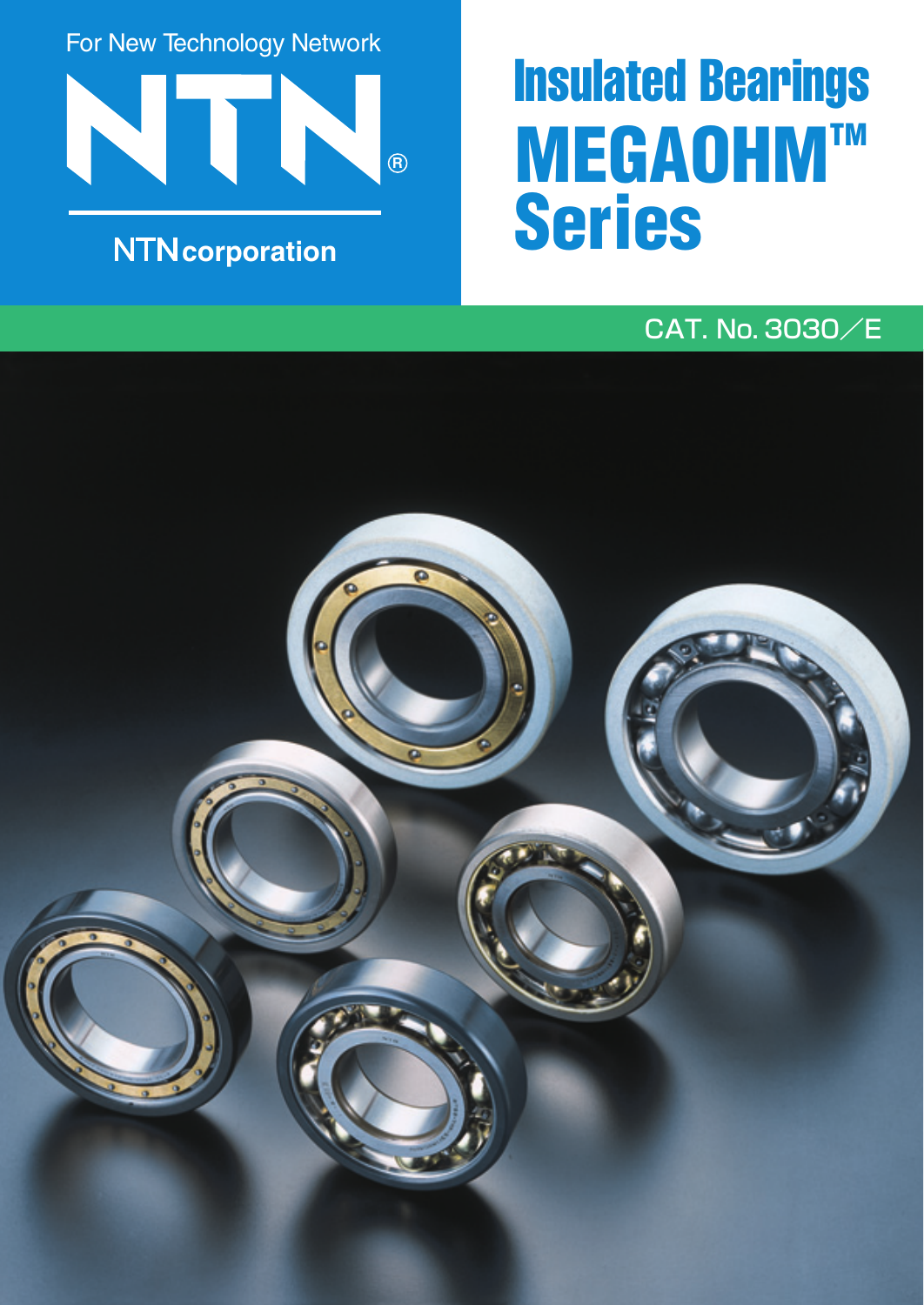## **Insulated Bearings MEGAOHM™ Series: Offering Enhanced Safety and Reliability**

Bearings used in electrical equipment such as motors and power generators tend to exhibit electrical pitting as a result of current leakage. **NTN**'s **MEGAOHM**TM **Series** of insulated bearings has been specifically designed to counteract electrical pitting. These bearings are available in both ceramic and resin types suited to a variety of applications. The **MEGAOHM**TM **Series** of insulated bearings offers the following unique advantages:



## **The Mechanism of Electrical Pitting**

An electrical current present near a bearing can flow to the inside of the bearing, causing sparks that damage the rolling contact surface. This phenomenon is known as "electrical pitting." When such sparks first occur, circular spots can appear on the rolling contact surface (**Photo 1**). The thermal effects of the sparks can cause the metallurgical composition and hardness in this problematic area to differ from those of



the surrounding normal areas, resulting in a white layer, hardened layer and tempered layer. As a result, the problematic area can eventually develop flaking. Furthermore, if the electrical pitting phenomenon progresses, a corrugation pattern (**Photo 2**) can develop that increases running noise and vibration. Consequently, the bearing can no longer adequately function.



**Photo 2**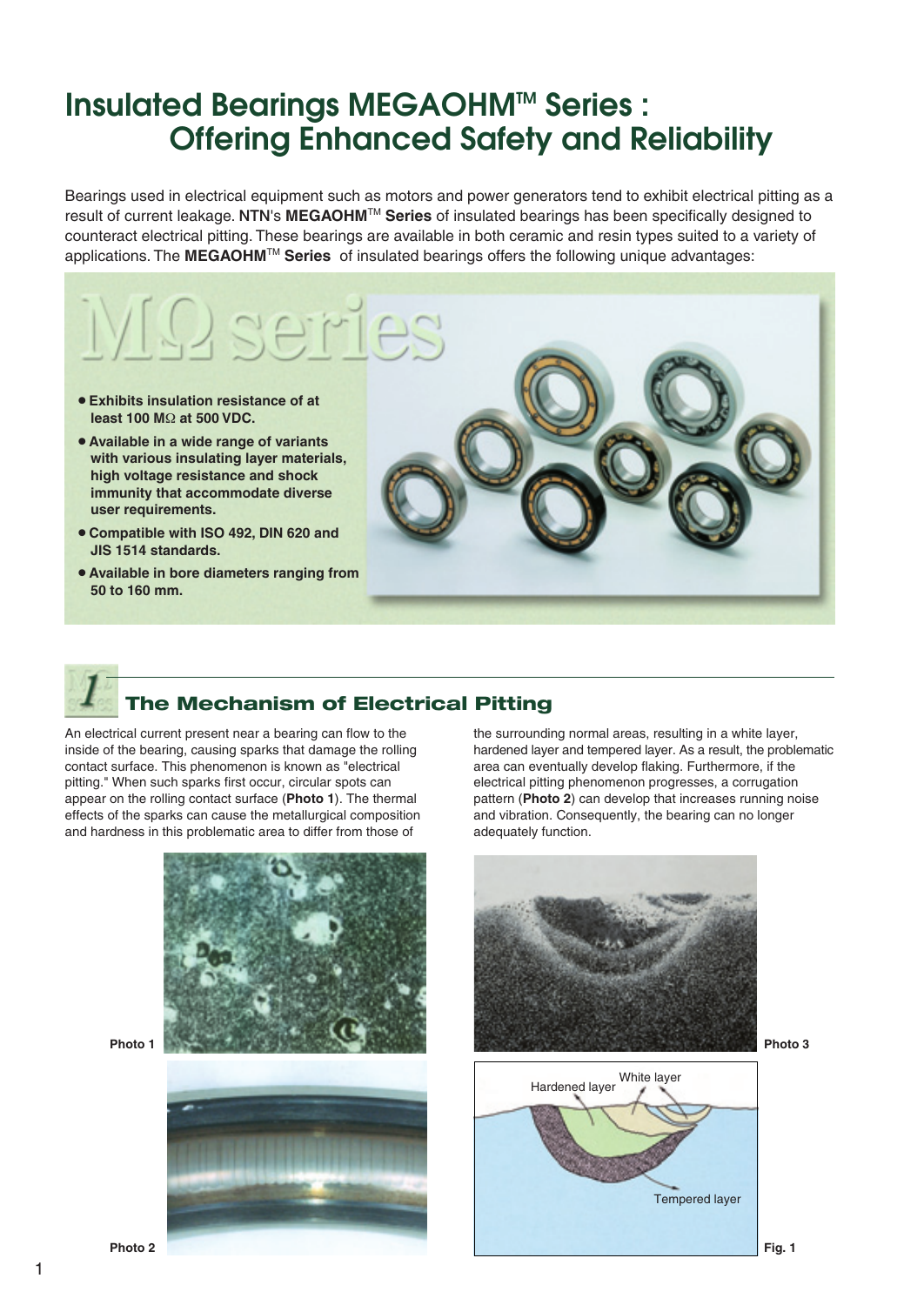

Note: The insulated bearings MEGAOHMTM Series includes a range of high-temperature models. For technical assistance, contact **NTN** Engineering.



The various features of the insulated bearings MEGAOHMTM Series are summarized below. Choose the configuration that best suits your application.

|                        | Ceramic | Resin | Ceramic Rolling Element<br>(reference) |                            |
|------------------------|---------|-------|----------------------------------------|----------------------------|
| Insulation performance |         |       |                                        |                            |
| Creep resistance       |         |       |                                        |                            |
| Heat dissipation       |         |       |                                        | $\circledcirc$ : Excellent |
| Shock immunity         |         |       |                                        | $\bigcirc$ : Normal        |
| Price                  |         |       |                                        | $\triangle$ : Poor         |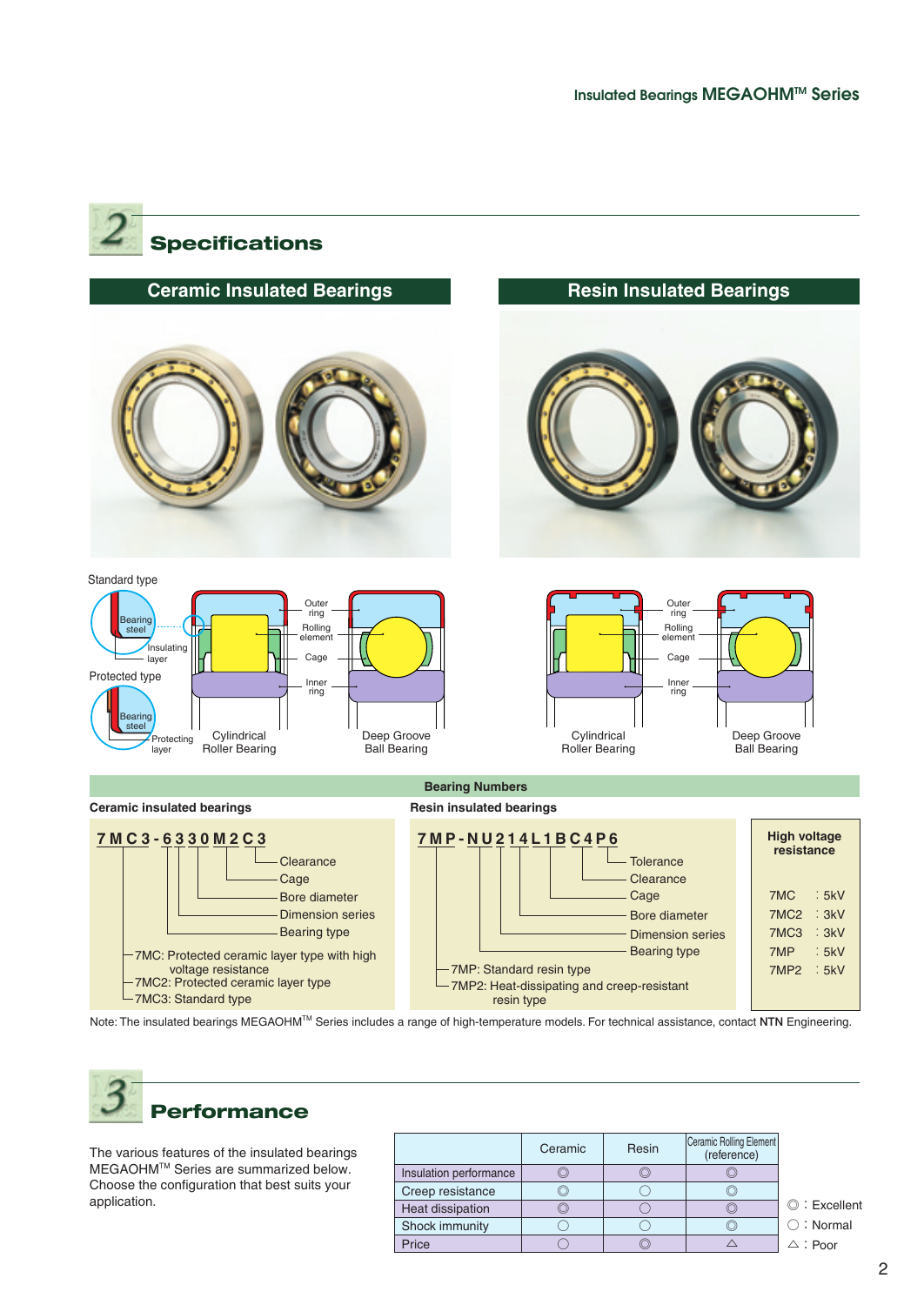# **Dimension Tables for Ceramic Insulated Bearings**

*B*2







**Cylindrical roller bearing**

**Deep groove ball bearing**

| <b>Bearing</b><br>types     | <b>Bearing numbers</b> | <b>Boundary dimensions</b> |                |                  | <b>Basic load ratings</b> |               | Collar<br>ring | <b>Boundary dimensions</b> |                |       |                | Required<br>shoulder |              |     |       |
|-----------------------------|------------------------|----------------------------|----------------|------------------|---------------------------|---------------|----------------|----------------------------|----------------|-------|----------------|----------------------|--------------|-----|-------|
|                             |                        | mm                         |                |                  | <b>Dynamic</b>            | <b>Static</b> | numbers        | mm                         |                |       |                | height<br>mm         |              |     |       |
|                             |                        |                            |                |                  | N                         | N             |                |                            |                |       | $D_{\rm a}$    |                      |              |     |       |
|                             |                        | $\overline{d}$             | $\overline{D}$ | $\boldsymbol{B}$ | $\gamma$ s min            | $C_{r}$       | Cor            |                            | $\overline{d}$ | $d_1$ | B <sub>1</sub> | B <sub>2</sub>       | $r_{1s}$ min | max | min   |
| Cylindrical roller bearing  | 7MC (n) -NU214         | 70                         | 125            | 24               | 1.5                       | 83 500        | 95 000         |                            |                |       |                |                      |              | 117 | 109   |
|                             | 7MC (n) -NU314         | 70                         | 150            | 35               | 2.1                       | 158 000       | 168 000        |                            |                |       |                |                      |              | 139 | 126.5 |
|                             | 7MC (n) -NU316         | 80                         | 170            | 39               | 2.1                       | 201 000       | 223 000        |                            |                |       |                |                      |              | 159 | 143.2 |
|                             | 7MC (n) -NH318         | 90                         | 190            | 43               | 3                         | 240 000       | 265 000        | HJ318                      | 90             | 125   | 12             | 21                   | 3            | 177 | 163.8 |
|                             | 7MC (n) -NH320         | 100                        | 215            | 47               | 3                         | 299 000       | 335 000        | HJ320                      | 100            | 140.5 | 13             | 22.5                 | 3            | 202 | 180.3 |
|                             | 7MC (n) -NH322         | 110                        | 240            | 50               | 3                         | 360 000       | 400 000        | HJ322                      | 110            | 155.5 | 14             | 23                   | 3            | 227 | 200.9 |
|                             | 7MC (n) -NU326         | 130                        | 280            | 58               | $\overline{4}$            | 560 000       | 665 000        |                            |                |       |                |                      |              | 264 | 235.9 |
|                             | <b>7MC (n)-NU330</b>   | 150                        | 320            | 65               | $\overline{4}$            | 665 000       | 805 000        |                            |                |       |                |                      |              | 304 | 268.9 |
| Deep groove<br>ball bearing | 7MC (n) -6311          | 55                         | 120            | 29               | $\mathbf{2}$              | 71 500        | 45 000         |                            |                |       |                |                      |              | 111 | 104.5 |
|                             | 7MC (n) -6312          | 60                         | 130            | 31               | 2.1                       | 82 000        | 52 000         |                            |                |       |                |                      |              | 119 | 112.6 |
|                             | 7MC (n) -6316          | 80                         | 170            | 39               | 2.1                       | 123 000       | 86 500         |                            |                |       |                |                      |              | 159 | 150.7 |
|                             | 7MC (n) -6324          | 120                        | 260            | 55               | 3                         | 207 000       | 185 000        | —                          |                |       |                |                      |              | 247 | 225.6 |
|                             | 7MC (n) -6230          | 150                        | 270            | 45               | 3                         | 176 000       | 168 000        |                            |                |       |                |                      |              | 257 | 240.2 |
|                             | 7MC (n) -6330          | 150                        | 320            | 65               | $\overline{4}$            | 274 000       | 284 000        |                            |                |       |                |                      |              | 304 | 275.9 |
|                             |                        |                            |                |                  |                           |               |                |                            |                |       |                |                      |              |     |       |

Notes : For bearing clearances and cage types, contact **NTN** Engineering. The bearing numbers listed here refer to current products. For bearings with **the same of the sout-team** other numbers, contact NTN Engineering.

 $\top$  7MC: Protected ceramic layer type with high voltage resistance 7MC2: Protected ceramic layer type 7MC3: Standard type 7MC(n)

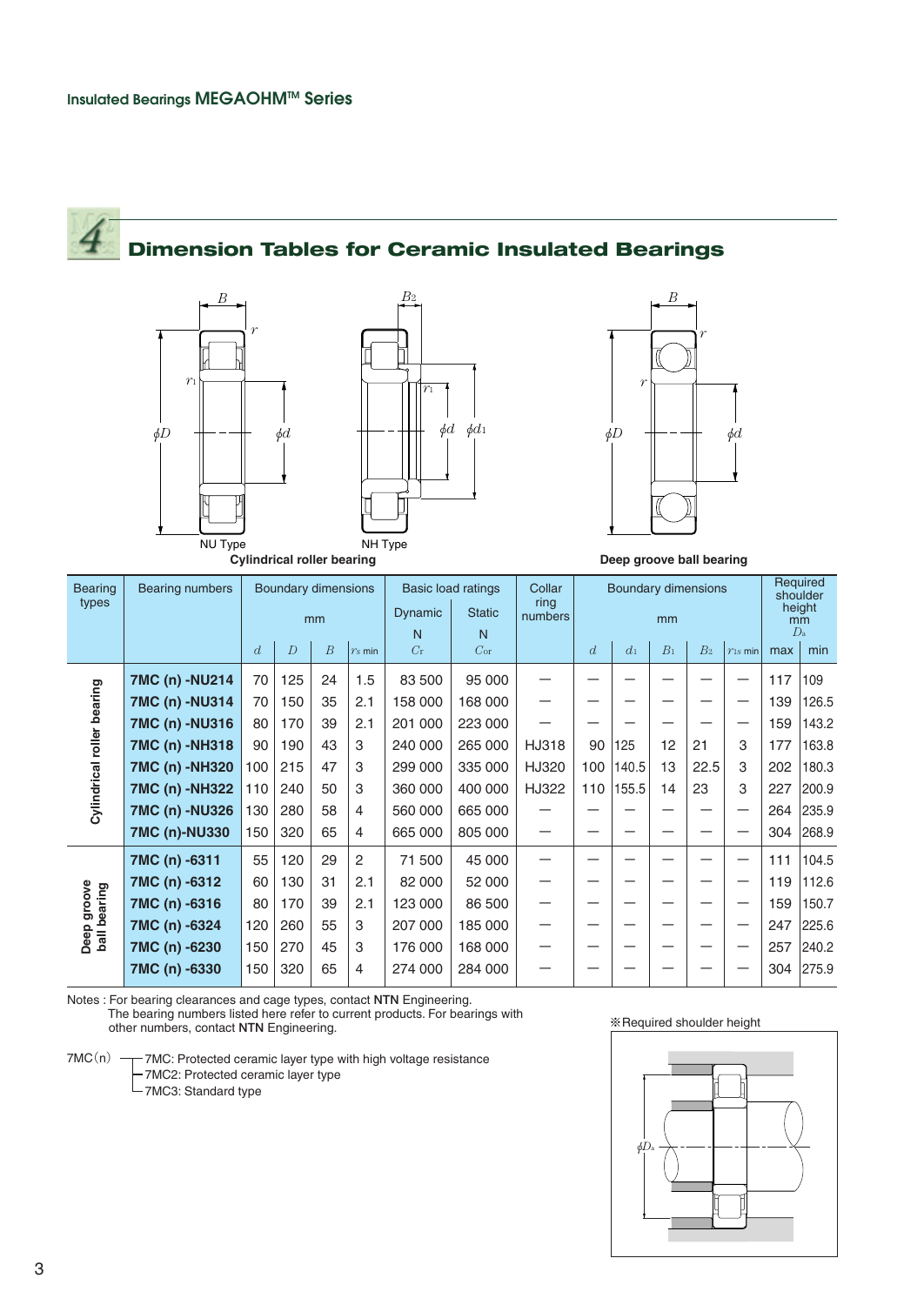## **Dimension Tables for Resin Insulated Bearings**







| <b>Bearing</b>             | <b>Bearing numbers</b> | <b>Boundary dimensions</b><br>mm |                |                  |                | <b>Basic load ratings</b> | Required<br>shoulder |                           |
|----------------------------|------------------------|----------------------------------|----------------|------------------|----------------|---------------------------|----------------------|---------------------------|
| types                      |                        |                                  |                |                  |                | Dynamic                   | <b>Static</b>        | height<br>$\overline{mm}$ |
|                            |                        |                                  |                |                  |                | N                         | N                    | D <sub>a</sub>            |
|                            |                        | $\overline{d}$                   | $\overline{D}$ | $\boldsymbol{B}$ | $\gamma$ s min | $C_{r}$                   | Cor                  | max                       |
|                            | <b>7MP-NUP208</b>      | 40                               | 80             | 18               | 1.1            | 43 500                    | 43 000               | 73.5                      |
|                            | <b>7MP-NUP210</b>      | 50                               | 90             | 20               | 1.1            | 48 000                    | 51 000               | 83.5                      |
|                            | 7MP2-NU214             | 70                               | 125            | 24               | 1.5            | 83 500                    | 95 000               | 117                       |
|                            | <b>7MP2-NU314</b>      | 70                               | 150            | 35               | 2.1            | 158 000                   | 168 000              | 139                       |
|                            | <b>7MP2-NU215</b>      | 75                               | 130            | 25               | 1.5            | 166 000                   | 195 000              | 122                       |
|                            | <b>7MP-NU315</b><br>☀  | 75                               | 160            | 37               | 2.1            | 190 000                   | 205 000              | 149                       |
| Cylindrical roller bearing | <b>7MP-NU316</b><br>☀  | 80                               | 170            | 39               | 2.1            | 201 000                   | 223 000              | 159                       |
|                            | <b>7MP2-NU217</b>      | 85                               | 150            | 28               | $\overline{2}$ | 126 000                   | 149 000              | 141                       |
|                            | <b>7MP-NU1017</b><br>☀ | 85                               | 130            | 22               | 1.1            | 74 500                    | 95 500               | 123.5                     |
|                            | <b>7MP-NU219</b><br>☀  | 95                               | 170            | 32               | 2.1            | 166 000                   | 195 000              | 159                       |
|                            | <b>7MP-NU220</b><br>☀  | 100                              | 180            | 34               | 2.1            | 183 000                   | 217 000              | 169                       |
|                            | 7MP2-6310              | 50                               | 110            | 27               | $\mathbf{2}$   | 62 000                    | 38 500               | 101                       |
| Deep groove ball bearing   | 7MP2-6311              | 55                               | 120            | 29               | $\overline{c}$ | 71 500                    | 45 000               | 111                       |
|                            | 7MP2-6312              | 60                               | 130            | 31               | 2.1            | 82 000                    | 52 000               | 119                       |
|                            | 7MP2-6314              | 70                               | 150            | 35               | 2.1            | 104 000                   | 68 000               | 139                       |
|                            | 7MP-6215               | 75                               | 130            | 25               | 1.5            | 66 000                    | 49 500               | 122                       |
|                            | 7MP-6316<br>☀          | 80                               | 170            | 39               | 2.1            | 123 000                   | 86 500               | 159                       |
|                            | 7MP2-6217              | 85                               | 150            | 28               | $\overline{c}$ | 83 500                    | 64 000               | 141                       |
|                            | 7MP-6318<br>☀          | 90                               | 190            | 43               | 3              | 143 000                   | 107 000              | 177                       |
|                            | 7MP-6219<br>☀          | 95                               | 170            | 32               | 2.1            | 109 000                   | 82 000               | 159                       |
|                            | 7MP-6319<br>☀          | 95                               | 200            | 45               | 3              | 153 000                   | 119 000              | 187                       |
|                            | 7MP-6320<br>☀          | 100                              | 215            | 47               | 3              | 173 000                   | 141 000              | 202                       |
|                            | 7MP-6322<br>☀          | 110                              | 240            | 50               | 3              | 205 000                   | 179 000              | 227                       |
|                            | 7MP-6030<br>☀          | 150                              | 225            | 35               | 2.1            | 126 000                   | 126 000              | 214                       |

Notes : For bearing clearances and cage types, contact **NTN** Engineering.

The bearing numbers listed here refer to current products. For bearings with other numbers, contact **NTN** Engineering.

※Available only with a 7MP prefix.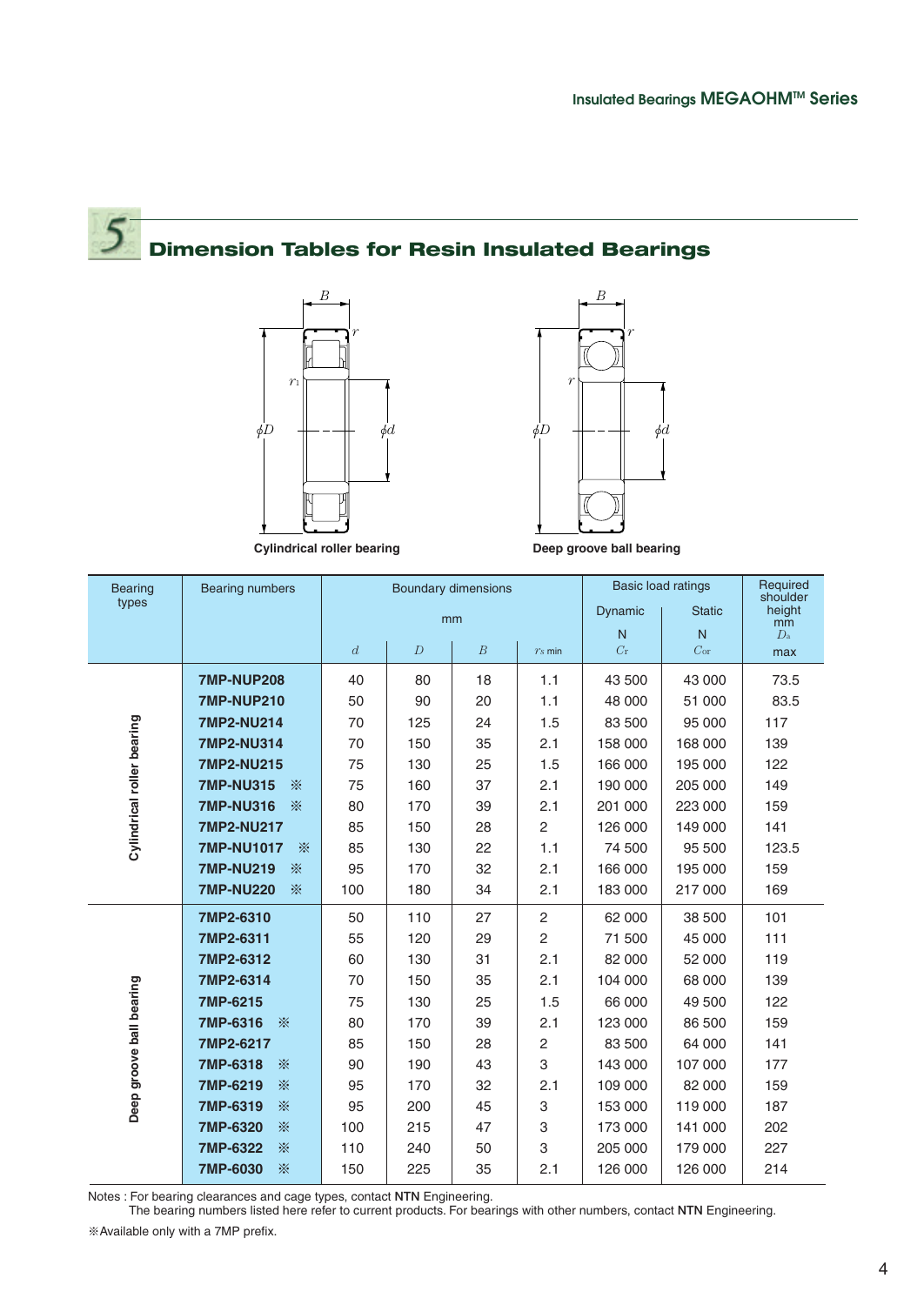# **Typical Applications**

#### **Electric Motors**

The insulated bearings MEGAOHM™ Series is widely used in the traction motors of railway cars. The unique knowledge and experience **NTN** has gained from motor applications in railways- where safety is the No. 1 priority- have contributed to the greatly improved reliability of general-purpose motors.



**Power Generators**

The insulated bearings MEGAOHM™ Series is also used in wind power generation systems, which are one solution to energy issues such as the prevention of global warming. These bearings contribute to the improved reliability of eco-friendly wind power generation systems.